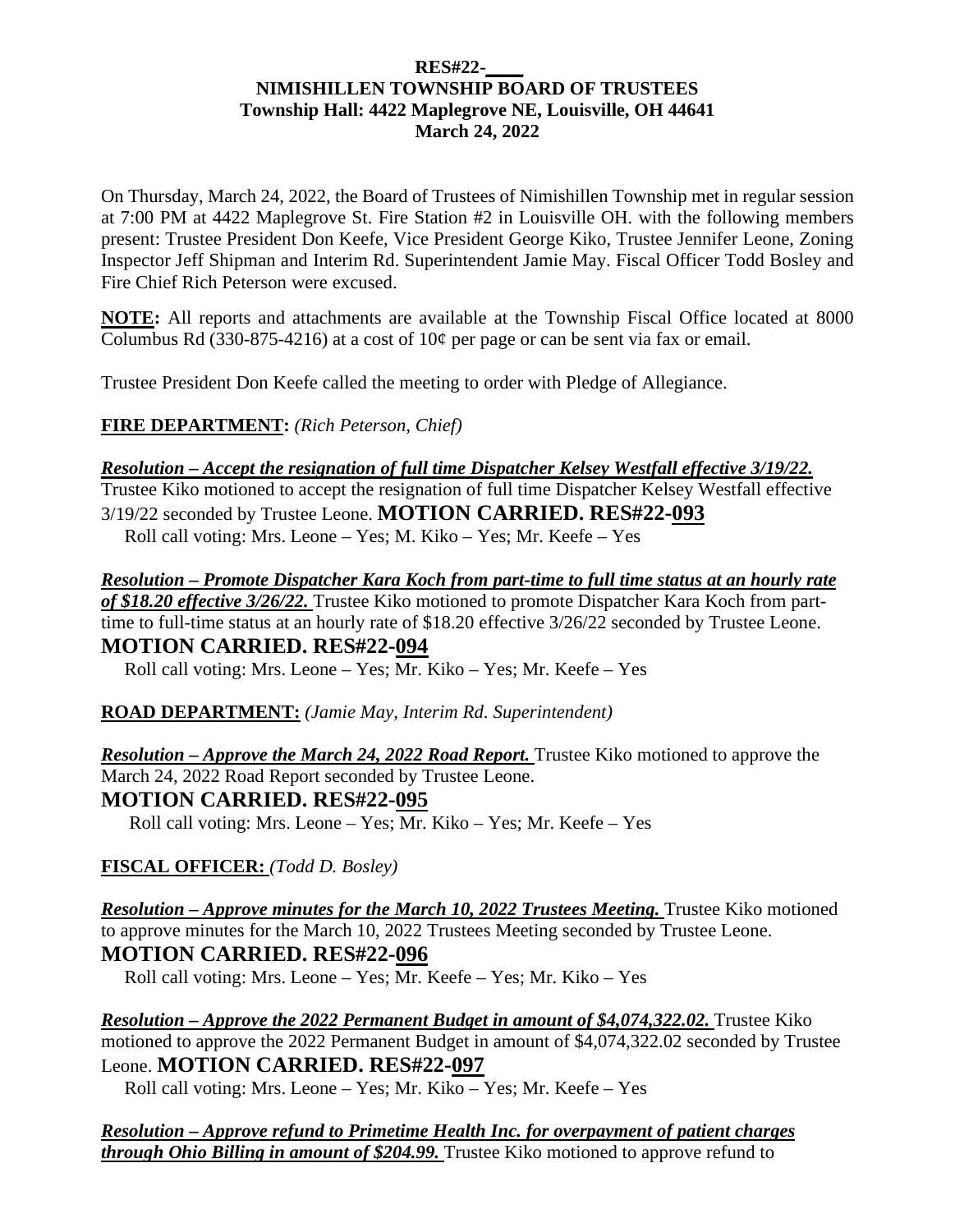Primetime Health Inc. for overpayment of patient charges through Ohio Billing in amount of \$204.99 seconded by Trustee Leone. **MOTION CARRIED. RES#22-098** 

Roll call voting: Mrs. Leone – Yes; Mr. Kiko – Yes; Mr. Keefe – Yes

*Resolution – Approve payment to Connecting Point (Tech Service) for Carbon Core Business Plan (for computer Backup) in the amount of \$287.00 for year 2022.* Trustee Kiko motioned to approve payment to Connecting Point (Tech Service) for Carbon Core Business Plan (for computer backup) in the amount of \$287.00 for year 2022 seconded by Trustee Leone. **MOTION CARRIED. RES#22-099** 

# Roll call voting: Mrs. Leone – Yes; Mr. Kiko – Yes; Mr. Keefe – Yes

*Resolution – Approve refund to Resident for overpayment with Ohio Billing in amount of*  \$225.00. Trustee Kiko motioned to approve refund to Resident for overpayment with Ohio Billing in amount of \$225.00 seconded by Trustee Leone. **MOTION CARRIED. RES#22-100**  Roll call voting: Mrs. Leone – Yes; Mr. Kiko – Yes; Mr. Keefe – Yes

*Resolution – Approve payment to Huntington Bank in amount of \$239.20 for February Service Charges.* Trustee Kiko motioned to approve payment to Huntington Bank in amount of \$239.20 for February Service Charges seconded by Trustee Leone. **MOTION CARRIED. RES#22-101**  Roll call voting: Mrs. Leone – Yes; Mr. Kiko – Yes; Mr. Keefe – Yes

*Resolution – Approve refund for overpayment to AARP Medical Comp MC with Ohio Billing in amount of \$243.55.* Trustee Kiko motioned to approve refund for overpayment to AARP Medical Comp MC with Ohio Billing in amount of \$243.55 seconded by Trustee Leone.

# **MOTION CARRIED. RES#22-102**

Roll call voting: Mrs. Leone – Yes; Mr. Kiko – Yes; Mr. Keefe - Yes

### **ZONING:** *(Jeff Shipman, Zoning Inspector)*

*Resolution – Approve the March 24, 2022 Zoning Report.* Trustee Kiko motioned to approve the March 24, 2022 Zoning report seconded by Trustee Leone.

### **MOTION CARRIED. RES#22-103**

Roll call voting: Mrs. Leone – Yes; Mr. Kiko – Yes; Mr. Keefe – Yes

### **CONCERNS OF CITIZENS:**

### **TRUSTEES:** *(Don Keefe, George Kiko, Jennifer Leone)*

*Resolution – Approve to open the Yard Waste Compost beginning Wednesday, April 6, 2022, from 7am-7pm and every Wednesday and Saturday thereafter.* Trustee Kiko motioned to approve to open the Yard Waste Compost beginning Wednesday, April 6, 2022, from 7am-7pm and every Wednesday and Saturday thereafter seconded by Trustee Leone.

# **MOTION CARRIED. RES#22-104**

Roll call voting: Mrs. Leone – Yes; Mr. Kiko – Yes; Mr. Keefe - Yes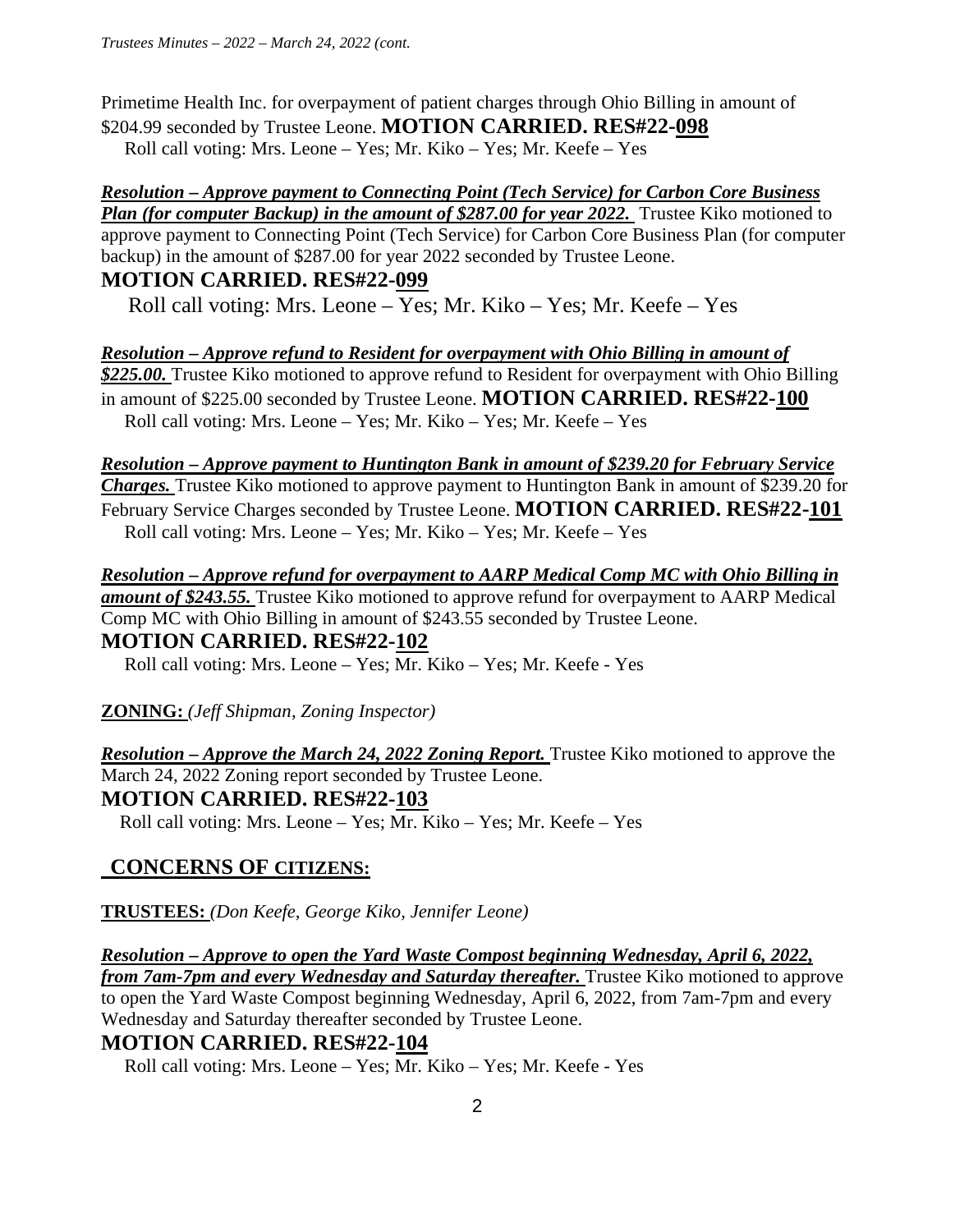### *Resolution – Approve purchase of two TC-600S radar signs from A&S Safety, 1600 Miles Road,*

*Cleveland, Ohio 44128 in amount of \$6,980.00.* Trustee Kiko motioned to approve purchase of two TC-600S radar signs from A&S Safety, 1600 Miles Road, Cleveland, Ohio 44128 in amount of \$6,980.00 seconded by Trustee Leone. **MOTION CARRIED. RES#22-105**  Roll call voting: Mrs. Leone – Yes; Mr. Keefe – Yes; Mr. Kiko – Yes

# *Resolution – Elect to adopt a Land Bank and implement the provisions of ORC Chapter 5722 for*

*Nimishillen Township for a Land Reutilization Program as written.* Trustee Leone motioned to elect to adopt a Land Bank and implement the provisions of ORC Chapter 5722 for Nimishillen Township for a Land Reutilization Program as written seconded by Trustee Kiko.

### **MOTION CARRIED. RES#22-106**

Roll call voting: Mrs. Leone – Yes; Mr. Kiko – Yes; Mr. Keefe – Yes

### *Resolution – Approve 9055 Columbus Road, Louisville, Ohio 44641, Parcel # 33-02665, that junk vehicles from property are to be removed within 14 days or the Board may remove or cause*

*removal of.* Trustee Kiko motioned to approve 9055 Columbus Road, Louisville, Ohio 44641, Parcel # 33-02665, that junk vehicles from property are to be removed within 14 days or the Board may remove or cause removal of seconded by Trustee Leone.

## **MOTION CARRIED. RES# 22-107**

Roll call voting: Mrs. Leone – Yes; Mr. Kiko – Yes; Mr. Keefe – Yes

*Resolution – Approve the hire of Sandy Smith on a part-time as needed basis at \$17.00 an hour.*  Trustee Kiko motioned to approve the hire of Sandy Smith on a part-time as needed basis at \$17.00 an hour seconded by Trustee Leone. **MOTION CARRIED. RES#22-108**  Roll call voting: Mrs. Leone – Yes; Mr. Kiko – Yes; Mr. Keefe – Yes

### *Resolution – Adjourn Meeting.* Trustee Kiko motioned to adjourn meeting seconded by Trustee Leone. **MOTION CARRIED. RES#22-109**

\_\_\_\_\_\_\_\_\_\_\_\_\_\_\_\_\_\_\_\_\_\_\_\_\_\_\_\_\_\_\_\_\_\_\_\_ \_\_\_\_\_\_\_\_\_\_\_\_\_\_\_\_\_\_\_\_\_\_\_\_\_\_\_\_\_\_\_\_\_\_\_

 $\overline{\phantom{a}}$  , and the contract of the contract of the contract of the contract of the contract of the contract of the contract of the contract of the contract of the contract of the contract of the contract of the contrac

 $\overline{\phantom{a}}$  , and the contract of the contract of the contract of the contract of the contract of the contract of the contract of the contract of the contract of the contract of the contract of the contract of the contrac

Roll call voting: Mrs. Leone – Yes; Mr. Kiko – Yes; Mr. Keefe - Yes

ATTEST: Todd D. Bosley, Fiscal Officer Donald E. Keefe, President

George P. Kiko, Vice President

 Jennifer L. Leone, Trustee Nimishillen Township Board of Trustees

*Minutes-Trustees: Trustees minutes – 2022 March 24,*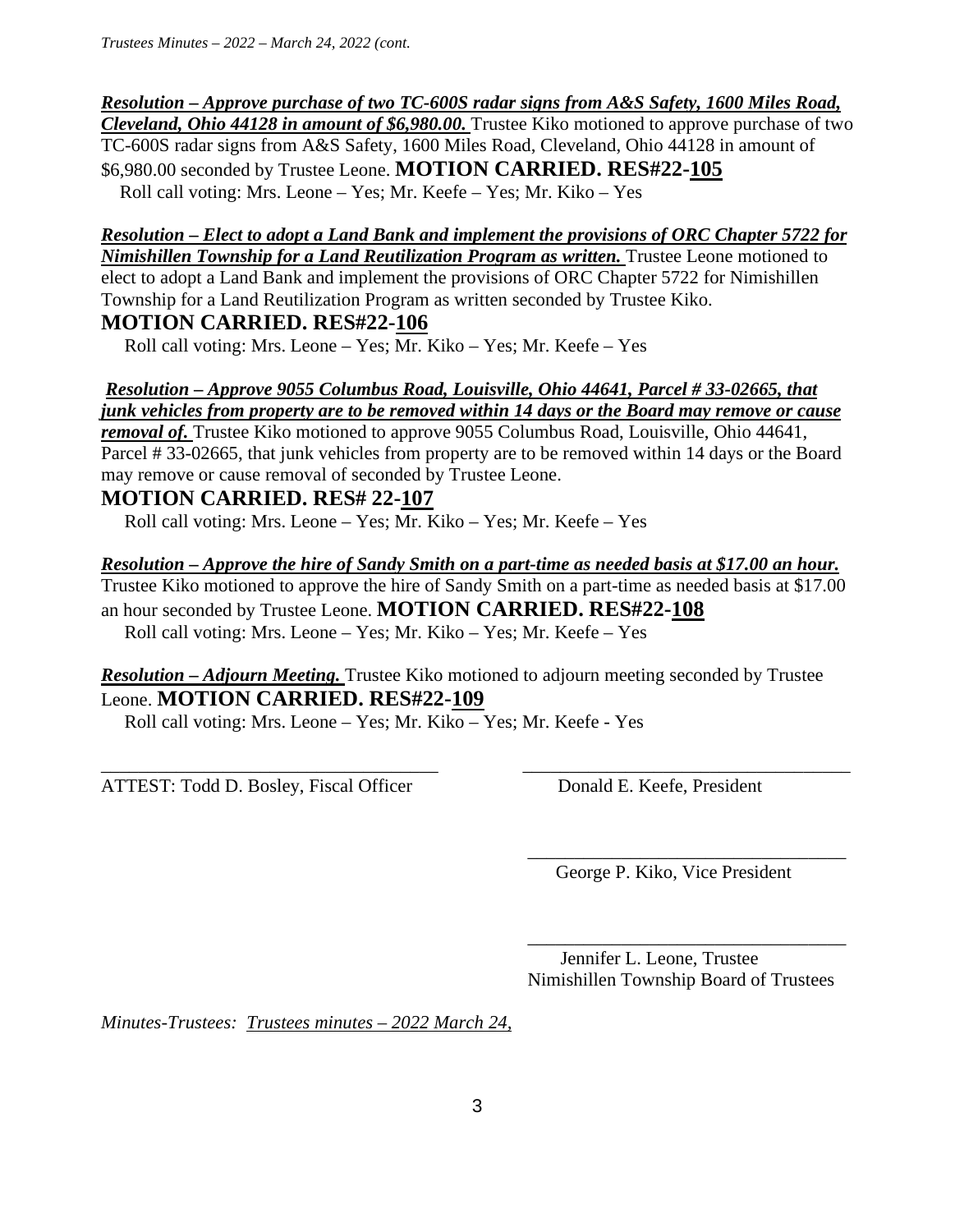*Trustees Minutes – 2022 – March 24, 2022 (cont.*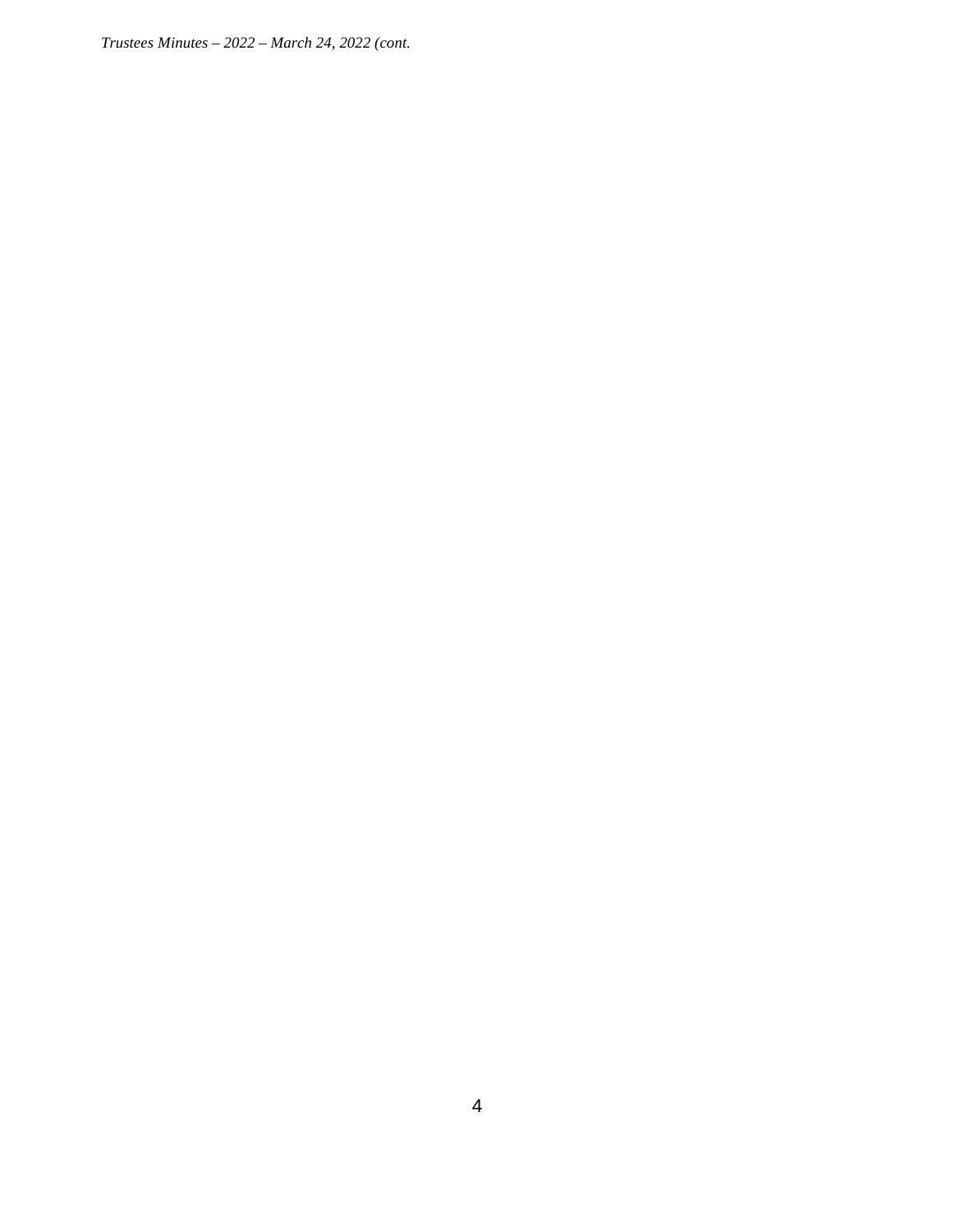*Trustees Minutes – 2022 – March 24, 2022 (cont.*